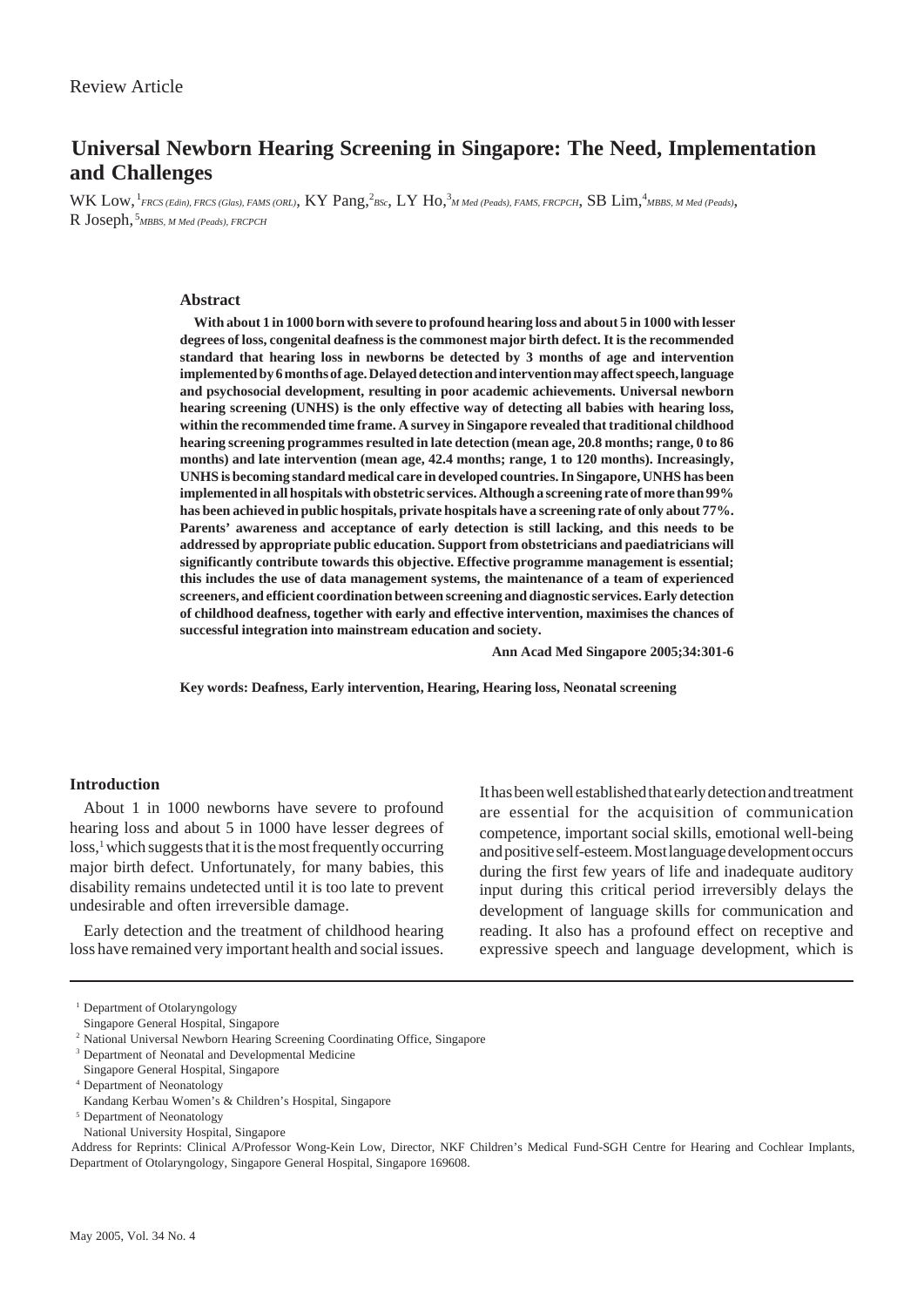likely to adversely affect academic and vocational achievements. This ultimately affects successful integration into society and the prospects of leading a productive life.

It has also been established that the traditional methods of behavioural childhood hearing screening are subjective and deficient.<sup>2</sup> Using these behavioural methods of screening, the average age of identification of children with hearing loss has been shown to be between 18 and 30 months. This falls far short of the recommended standard, that hearing loss in newborns be detected by 3 months of age and intervention implemented by 6 months of age.<sup>3</sup>

Many developed countries have adopted universal newborn hearing screening (UNHS) programmes using objective methods. UNHS has, in fact, become standard practice in medical care. In Singapore, UNHS programmes have been established in all hospitals with delivery facilities and in polyclinics for the past few years.

This paper discusses the need for UNHS in Singapore, its implementation and the challenges ahead.

## **The Need for UNHS in Singapore**

#### *Deficiencies of Traditional Hearing Screening Programmes*

The Health Surveillance Programme, which is conducted free at polyclinics, was introduced more than 2 decades ago. Hearing screening is done at 3, 6, 9, 15, 18, 36 and 48 months of age by asking caregivers simple questions related to hearing and using subjective free field audiometry with crude testing materials such as rattles. Not uncommonly, even children with severe to profound hearing are not detected early enough, let alone children with mild to moderate hearing loss. Hearing screening in the private sector is, in general, even more subjective and inconsistent. It appears that there are some who do not even attempt to screen for hearing loss. Of those who do, there is little uniformity in the schedule or methods of testing among different doctors. In both public and private sectors, hearing screening is performed only on infants who turn up for immunisation. According to the Ministry of Health's annual report in 1999, 4% of children in Singapore are not immunised and hence, are not screened for hearing loss.

A visiting team of nurses from the School Health Services (SHS) screens the hearing of all Primary 1 students. Mass screening is performed in groups of 20 students at a time, using a screening audiometer over the speech frequencies at a test intensity of 30 dB. Students who fail the screening test are referred to the SHS for full audiometry testing. A major limitation of this method is the difficulty in getting Primary 1 students to understand instructions given for reliable testing.

# *Consequences of Delayed Diagnosis*

It is widely accepted that children with untreated hearing

loss generally do not do well academically. Hearing loss affects reading and writing skills, resulting in poor communication and academic performance. However, early diagnosis together with early and effective treatment, could reverse this trend.

In Singapore, a study was conducted on the students from 2 special schools for hearing-impaired children.4 The results showed that hearing loss was generally detected late, at a mean age of 20.8 months (range, 0 to 86 months). The mean age of intervention was even later, at 42.4 months (range, 1 to 120 months). It is noted that students from these schools generally have more severe degrees of hearing loss. Those with milder degrees of hearing loss may be detected even later.

In the same study, students from each cohort (i.e., students from the same class) were ranked according to academic performance and the ranking was correlated with the age of intervention. The results revealed that the longer the delay in intervention, the poorer the academic outcome tended to be. These findings are consistent with the established fact that the later hearing impairment is detected and intervention implemented, the poorer the outcome will be.<sup>5</sup> The Primary Six Leaving Examination results from the 2 schools were compared with those of the national average. Not surprisingly, children with hearing impairment generally had poorer results than their peers with normal hearing, particularly in English.

The accepted international standard of practice dictates that congenital deafness should be identified by 3 months of age and intervention implemented by 6 months of age for optimal speech and language development.<sup>5</sup> In Yoshinaga-Itano's 10-year longitudinal study<sup>6</sup> on the effect of early identification on the development of deaf and hard-ofhearing infants and toddlers, the language abilities of 46 hearing-impaired children identified before 6 months of age were compared with 63 similar children identified after 6 months of age. The result revealed that the average total language quotient for infants identified and receiving intervention prior to 6 months of age was significantly better than that of children identified late, across all degrees of hearing loss.

The benefits of early identification do not apply solely to children with severe to profound hearing loss. There are also possible developmental and academic effects resulting from milder degrees of hearing loss.<sup>7,8</sup> Children with hearing loss in 1 ear are 10 times as likely to be retained at least 1 grade compared to their peers with normal hearing.<sup>9</sup> Unilateral deafness affects the child's learning and relationship with classmates and teachers.10

Unidentified and untreated hearing loss can also lead to emotional and psychosocial handicaps.<sup>11,12</sup> Moreover, delayed identification and management of severe to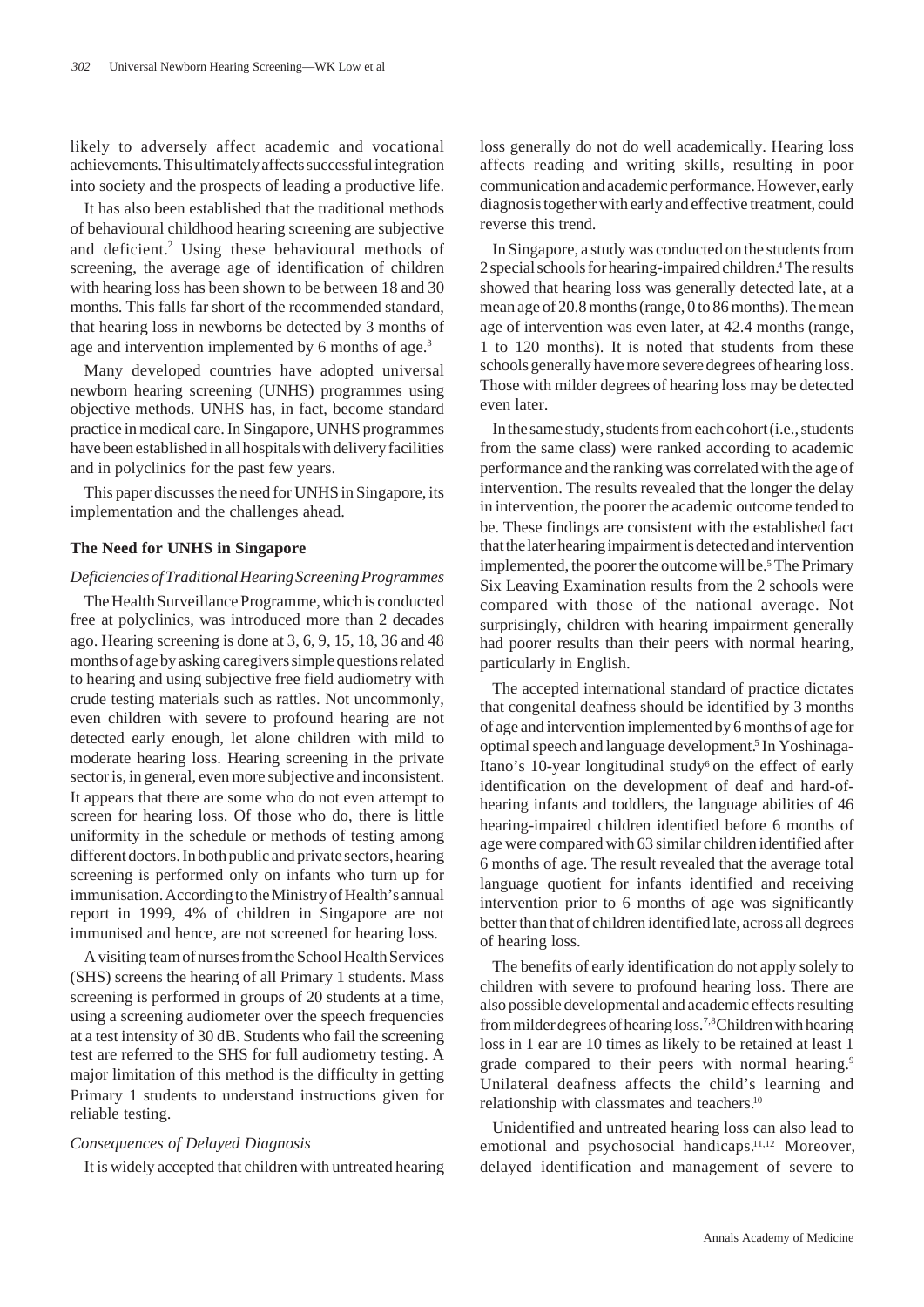profound hearing impairment may impede the child's ability to adapt to life in a hearing world or in the deaf community. There is general agreement that hearing impairment should be recognised as early in life as possible, so that the remedial process can take full advantage of the plasticity of the developing sensory systems and the child can enjoy normal social development. With proper rehabilitation, they will have better career opportunities.

# *Limitations of Targeted Newborn Hearing Screening*

It can be argued that instead of screening all newborns, it may be more cost-effective to confine screening to the 6% to 8% of babies who are at high risk of developing hearing loss.13 Risk factors include very low birth weight and APGAR score, severe jaundice, perinatal asphyxia, congenital malformations, family history of deafness, meningitis/intrauterine infections/septicaemia and the use of ototoxic drugs. However, this argument is not tenable because about 50% of infants with hearing loss do not fall within the high-risk category.<sup>5,14</sup> To identify these children, as well as those in the high-risk group, it is necessary to screen all newborns.

### *Economic Considerations*

The cost of educating 1 child in a special school for 1 year is 4 times that required for a child in a mainstream school in Singapore.<sup>5</sup> On the average, a hard-of-hearing child takes 8 years to complete primary education. In FY2000, the cost of completing primary school education for each hearing-impaired child was \$71,500 more than that for a normal hearing child. Assuming an annual birth rate of 42,000 and a 1 in 1000 incidence of significant congenital deafness, each cohort requires an additional \$3 million (\$71,500 x 42) to complete primary education.

Early detection and treatment of hearing loss in children will reduce communication disability and enhance the opportunity for children to receive formal education. Having acquired sufficient communication and reading skills, these children will be able to achieve vocational prospects equivalent to that of their hearing peers. Otherwise, a particularly high societal cost will be required to provide support for these individuals in the long term.<sup>15</sup>

## **Implementation**

## *Pilot Studies*

The National University Hospital (NUH) started mass screening for hearing impairment in 1995 with the distraction method and switched to using Otoacoustic Emission (OAE) testing in 1999. 16 The Singapore General Hospital (SGH) also started a pilot UNHS programme using OAE technology in late 1998. The programmes aimed to screen all neonates before they were discharged from the hospital. Newborns who failed the initial screening had a repeat

screening within 4 to 6 weeks. Failure in both screening tests would necessitate referral for audiological diagnosis and medical evaluation before the age of 3 months. The pilot studies suggested that it was feasible to implement a UNHS programme in Singapore.17,18

## *A National UNHS Programme*

In April 2002, UNHS was implemented in KK Women's and Children's Hospital (KKWCH), which accounted for approximately one-third of deliveries (or 15,000 per year) in Singapore. Besides sponsoring a 1-year free screening in KKWCH, the Ministry of Health also provided screening equipment in 17 polyclinics to screen infants who had not had UNHS. The UNHS programmes in the restructured hospitals and polyclinics share a common database, using the Hi-Track Software.

Over the following 2 years, all 6 private hospitals with delivery facilities also introduced UNHS programmes.

## *Screening Tools*

The 2 physiologic screening measures are OAE and the Automated Auditory Brainstem Response (AABR). Both are non-invasive, quick and easy to perform on newborns, although each assesses different hearing mechanisms.

OAE measures sound waves (emissions) generated by the motion of the outer hair cells in the cochlea. It detects peripheral hearing loss. Emissions are not detected in an infant who cannot hear. The OAE technology can have a sensitivity of 95% and a specificity of 90%.<sup>19</sup> The referral rate is 5% to 20% when screening is performed within the first 24 hours of life.20

AABR provides an electrophysiological measure of the hearing pathway along the auditory nerve. Three small sensors are placed on the infant's head to record the brain wave activity of the auditory brainstem in response to sound. AABR judges the response against a "normal" template in order to determine the presence/absence of waveforms. The false positive rates range from 0.3% to 2.5%.21 The referral rate is less than 3% when screening is performed during the first 24 to 48 hours after birth.20

#### *Effectiveness of UNHS Programmes in Hospitals*

Newborn hearing screening has become standard medical care in restructured hospitals. Screening is carried out on babies before they are discharged from hospital, by trained personnel who work throughout the week. The screening personnel also document the screening results in the respective personal health booklets and educate parents on the importance of monitoring for late-onset hearing loss. For children who are at risk for hearing impairment, 6 monthly reviews are recommended until 2 to 3 years of age.

The data from SGH, NUH and KKWCH for the period 1 April 2002 to 31 March 2004 are presented. Of the 36,175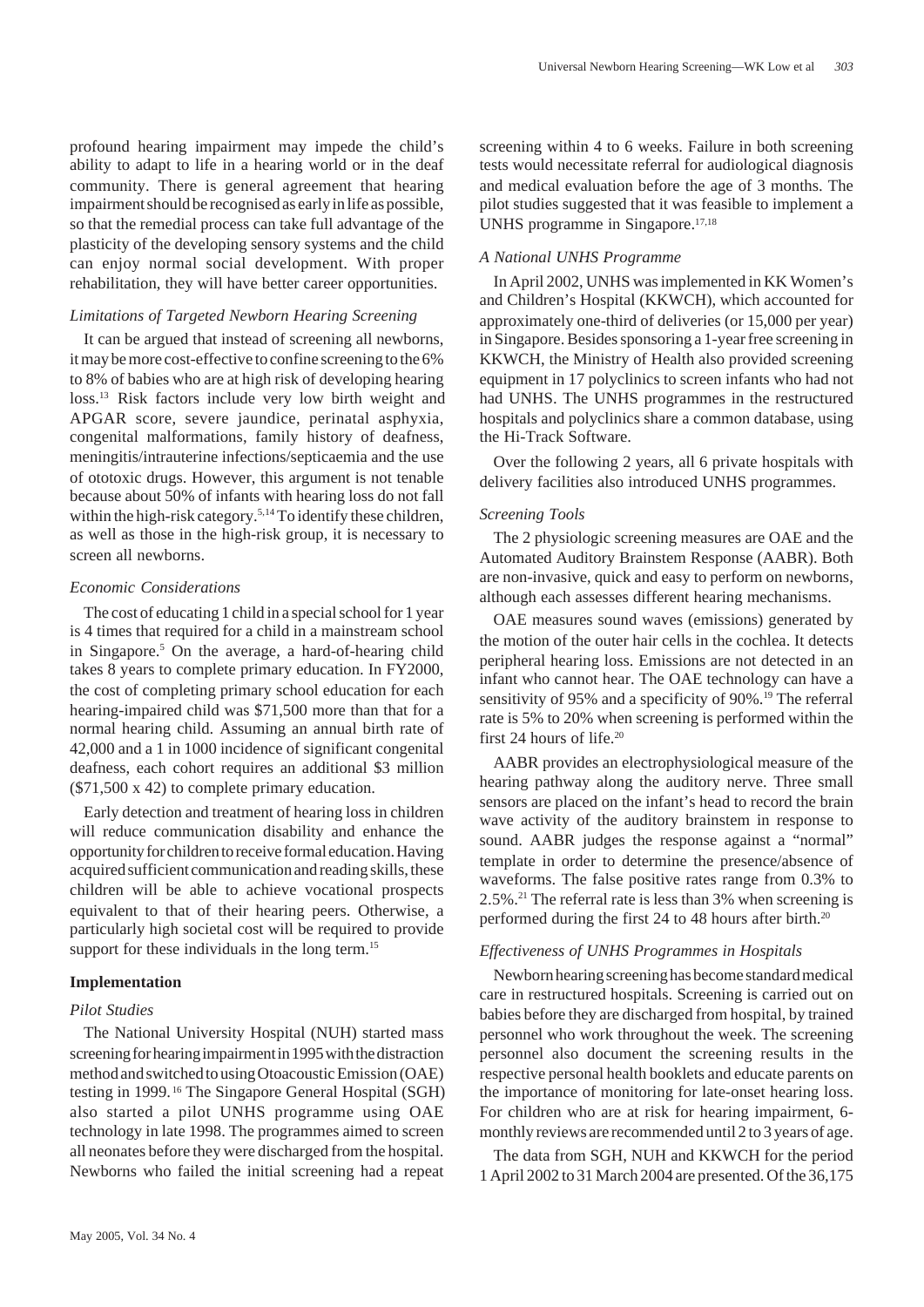babies eligible for screening, 36,093 (99.8%) were successfully screened (Table 1). A total of 220 babies (0.6%) failed the screening test, and were referred for diagnostic audiological evaluation. Of these, 18 (8.2%) refused diagnostic audiological tests and a further 18 (8.2%) did not complete the necessary tests (Table 2). Of the remaining 184 babies (83.6%), 146 (79.3%) were confirmed to have hearing loss. This gave an overall prevalence of 4.0 per 1000 babies having hearing loss, with 64 being severe or profound (1.7 per 1000 babies) (Table 3). The median age of diagnosis was 2.7 months. Of the 115 infants with at least moderate hearing loss, only 55 (47.8%) were identified to be at risk for hearing impairment.

Among the hospitals, differences in the referral and prevalence rates were observed (Tables 1 and 3). These are likely to be attributed to the different screening tools used. KKWCH uses AABR whereas SGH uses OAE, to screen all newborns before discharge. For those who fail the initial screen, they are re-screened as outpatients using the same tools. The babies who fail the second screen are referred for Ear, Nose and Throat (ENT) assessment. Babies in NUH are initially screened with OAE, followed by AABR for babies at high risk or babies who have failed the initial OAE screen (both done as inpatients). Those who fail are screened again by AABR, as outpatients.

An average of 77% of newborns were screened in the private hospitals. Attempts are being made to improve the screening rates in private hospitals.

## **Challenges**

Parents' acceptance and awareness of the importance of early detection and early intervention is one of the greatest challenges. A survey was carried out at 9 local polyclinics in March 2003, on the families of babies 4 months of age and below, who brought their babies there for immunisation. The survey aimed to establish the number of babies seen at these polyclinics, who had not had UNHS at their respective hospitals of birth. A total of 2331 babies were studied, of which 23% had been referred from private hospitals. As UNHS programmes in some private hospitals were still not well established, only 65% of the babies born in private hospitals had had UNHS. Interestingly, the families of 59% of those who had missed UNHS refused the offer of hearing screening at the polyclinics. The reasons cited were: "my baby can hear" (49.5%), "no family history of hearing loss" (12.6%), "parents can monitor themselves" (13.5%), "too

#### Table 1. Screening and Referral Rates

|                        | <b>KKWCH</b> |      | <b>SGH</b> |         | <b>NUH</b> |        | Total  |        |
|------------------------|--------------|------|------------|---------|------------|--------|--------|--------|
|                        | No.          | (%)  | No.        | $(\% )$ | No.        | $(\%)$ | No.    | $(\%)$ |
| Eligible for screening | 28,333       |      | 2981       |         | 4861       |        | 36,175 |        |
| Screened               | 28,273       | 99.8 | 2973       | 99.7    | 4849       | 99.8   | 36,095 | 99.8   |
| Referred to ENT        | 117          | 0.4  | 72         | 2.4     | 31         | 0.6    | 220    | 0.6    |

#### Table 2. Audiological Evaluation

|                 | <b>KKWCH</b> |        | <b>SGH</b> |        | <b>NUH</b> |        | Total |      |
|-----------------|--------------|--------|------------|--------|------------|--------|-------|------|
|                 | No.          | $(\%)$ | No.        | $(\%)$ | No.        | $(\%)$ | No.   | (% ) |
| Referred to ENT | 117          |        | 72         |        | 31         |        | 220   |      |
| Refused         | 6            | 5.1    | 11         | 15.3   |            | 3.2    | 18    | 8.2  |
| Incomplete      | 17           | 14.5   |            | 1.4    | $\Omega$   | 0.0    | 18    | 8.2  |
| Confirmed       | 94           | 80.4   | 60         | 83.3   | 30         | 96.8   | 184   | 83.6 |
| Hearing Loss    | 84           | 89.4   | 36         | 60.0   | 26         | 86.7   | 146   | 79.3 |
| Normal          | 10           | 10.6   | 24         | 40.0   | 4          | 13.3   | 38    | 20.7 |

#### Table 3. Degrees and Prevalence of Hearing Loss

|          | <b>KKWCH</b> |          | SGH |          | <b>NUH</b> |          | Total |          |
|----------|--------------|----------|-----|----------|------------|----------|-------|----------|
|          | No.          | Per 1000 | No. | Per 1000 | No.        | Per 1000 | No.   | Per 1000 |
| Mild     |              | 0.2      | 16  | 5.4      | 3          | 0.6      | 26    | 0.7      |
| Moderate | 33           | 1.2      | 11  | 3.7      | 12         | 2.5      | 56    | 1.6      |
| Severe   | 15           | 0.5      | 4   | 1.3      | 2          | 0.4      | 21    | 0.6      |
| Profound | 29           | 1.0      |     | 1.7      | 9          | 1.9      | 43    | 1.2      |
| Total    | 84           | 3.0      | 36  | 12.1     | 26         | 5.4      | 146   | 4.0      |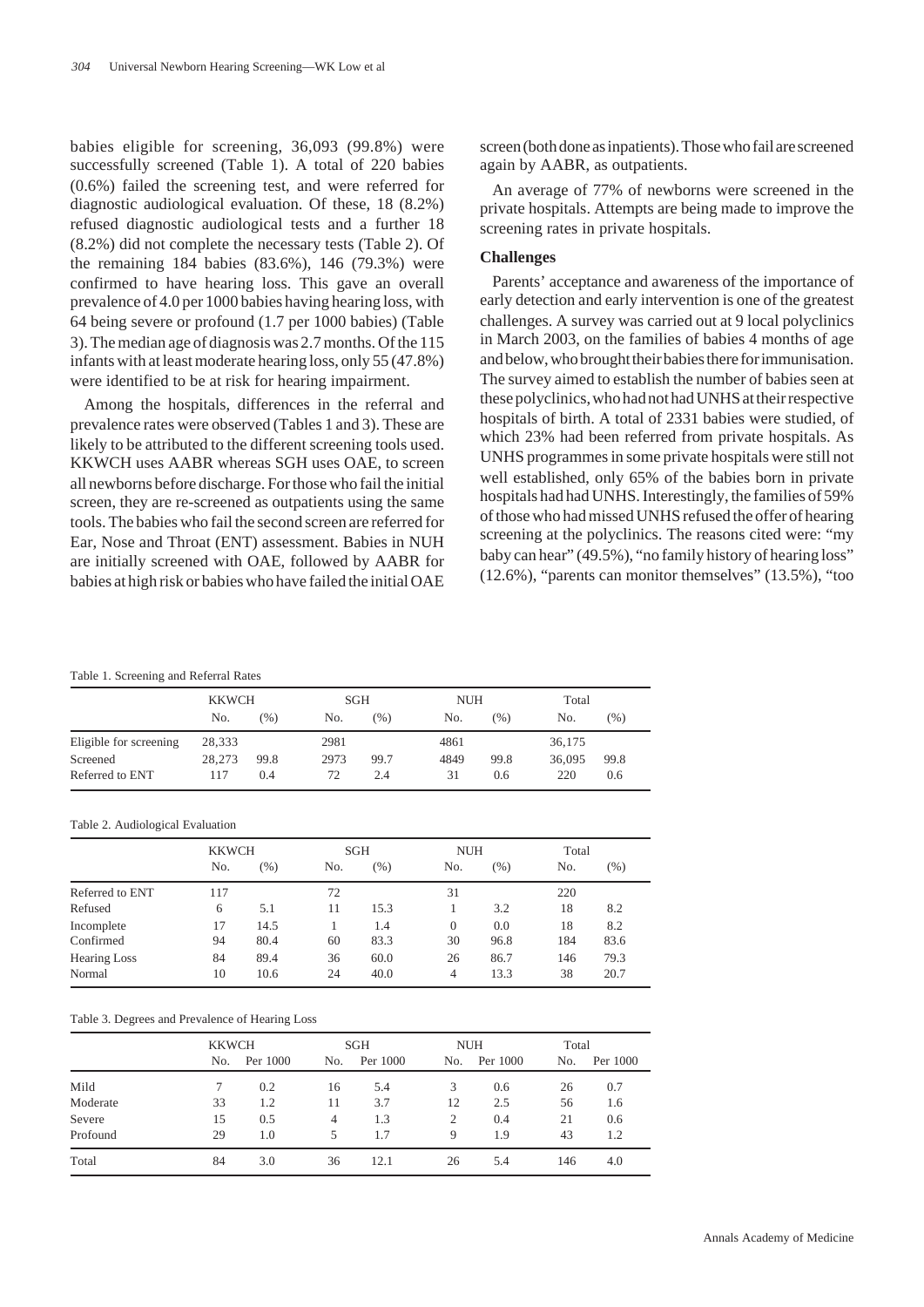costly" (10.8%), "wait till baby is older" (7.2%) and "no time" (5.4%). There is, therefore, no doubt that more public education on the potential benefits of modern day intervention and the consequences of late detection is needed. Strong support from paediatricians and obstetricians will significantly contribute towards the acceptance of this exercise.

Parental anxiety in children who have failed hearing screening is natural and is to be expected. There are concerns that UNHS unnecessarily creates parental anxiety, particularly in false positive results.<sup>22</sup> Although such concerns are real, parental anxiety can be minimised if counselling is done effectively by skilled and empathetic professionals. Research has shown that parents generally support early identification of hearing  $loss$ ,  $23,24$  and despite a past experience of anxiety associated with hearing screening, most would still prefer hearing screening for their subsequent children.<sup>25</sup>

Ensuring a consistently high capture rate and low referral rate is another challenge. A high turnover of staff can make it difficult to constantly maintain a team of trained and competent screeners. There may be logistical difficulties in trying to schedule hearing screening for the patients who are discharged early from hospital, particularly during weekends. With increasing healthcare costs, there is a growing trend towards discharging patients within 24 hours of delivery.

The selection of the most appropriate screening tool is controversial. Although OAE is simpler, cheaper and quicker to perform, it results in higher false positive rates than AABR. The logistics involved in the management of large numbers of patients with false results can be problematic. Furthermore, patients with hearing loss due to auditory neuropathy will be missed by OAE without AABR screening. Although AABR has lower false positive rates, it is more costly and tends to miss out on the milder degrees of hearing loss.

For babies who have failed screening, successful diagnostic evaluations in a timely fashion can also be a challenge. Delays can occur if there are inadequate audiological resources to meet service needs, or if these services are not well coordinated with the screening process. Difficulties may also arise from patient factors, such as parental concerns regarding sedation and affordability for costly diagnostic tests.

It can be seen that most of these challenges are attributable to ignorance and deficiencies related to the work processes and the resources required for a successful UNHS programme. To meet these challenges, the public and the professionals concerned must be appropriately educated. The necessary resources must be available to run and support an effective programme. Efficient programme

management, including proper coordination of screening, diagnostic and intervention services, is also essential.

# **Conclusion**

UNHS ensures that all babies born with hearing loss are detected early. Together with early and effective intervention, they can optimise speech and language development so that the chances of successful integration into mainstream society can be maximised. Increasingly, UNHS is becoming standard medical care in developed countries. In Singapore, UNHS programmes have been implemented in all hospitals with obstetric services. Although considerable success has been achieved, much more needs to be done in addressing the difficulties encountered and challenges ahead. Education of the public and professionals concerned, and having an effective and efficiently managed programme, are key priorities.

#### **Acknowledgement**

The data presented are provided by the national UNHS coordinating office at SGH, which is a 4-year pilot programme funded by the Ministry of Health. The contributions made by the screening and audiological staff of KKWCH, NUH, SGH and the private hospitals concerned, are much appreciated.

#### **REFERENCES**

- 1. McMurray JS. Hearing screening in the newborn. Curr Opin Otolaryng Head Neck Surg 2000;8:465-8.
- 2. Robertson C, Aldridge S, Jarman F, Saunders K, Poulakis Z, Oberklaid F. Late diagnosis of congenital sensorineural hearing impairment: why are detection methods failing? Arch Dis Child 1995;72:11-5.
- 3. American Academy of Pediatrics Joint Committee on Infant Hearing: 1994 position statement. Pediatrics 1995;95:152-6.
- 4. Report of the Committee to study the early detection and treatment of hearing loss in children in Singapore 2001, Ministry of Health, Singapore.
- 5. Yoshinaga-Itano C, Apuzzo ML. The development of deaf and hard of hearing children identified early through the high-risk registry. Am Ann Deaf 1998;143:416-24.
- 6. Yoshinaga-Itano C, Sedey AL, Coulter DK, Mehl AL. Language development of early-and-later-identified children with hearing loss. Pediatrics 1998;102:1161-71.
- 7. Davis JM, Elfenbein J, Schum R, Bentler RA. Effects of mild and moderate hearing impairment on language, education and psychosocial behaviour of children. J Speech Hear Disord 1986;51:53-62.
- 8. Bess FH, Dodd-Murphy J, Parker RA. Children with minimal sensorineural hearing loss: prevalence, educational performance and functional status. Ear Hear 1998;19:339-54.
- 9. Miller GM, Cunningham RF, Pensak ML. Current status of infant hearing screening programme. Curr Opin Otolaryngol Head Neck Surg 1999;7:251-3.
- 10. Bovo R, Martini A, Agnoletto M, Beghi A, Carmignoto D, Milani M, et al. Auditory and academic performance of children with unilateral hearing loss. Scan Audiol Suppl 1988;30:71-4.
- 11. Filipo R, Bosco E, Barchetta C, Mancini P. Cochlear implantation in deaf children and adolescents: effects on family, schooling and personal well-being. Int J Pediatr Otorhinolaryngol 1999;49 Suppl 1:183-7.
- 12. Newman CW, Jacobson GP, Hug GA, Sandridge SA. Perceived hearing